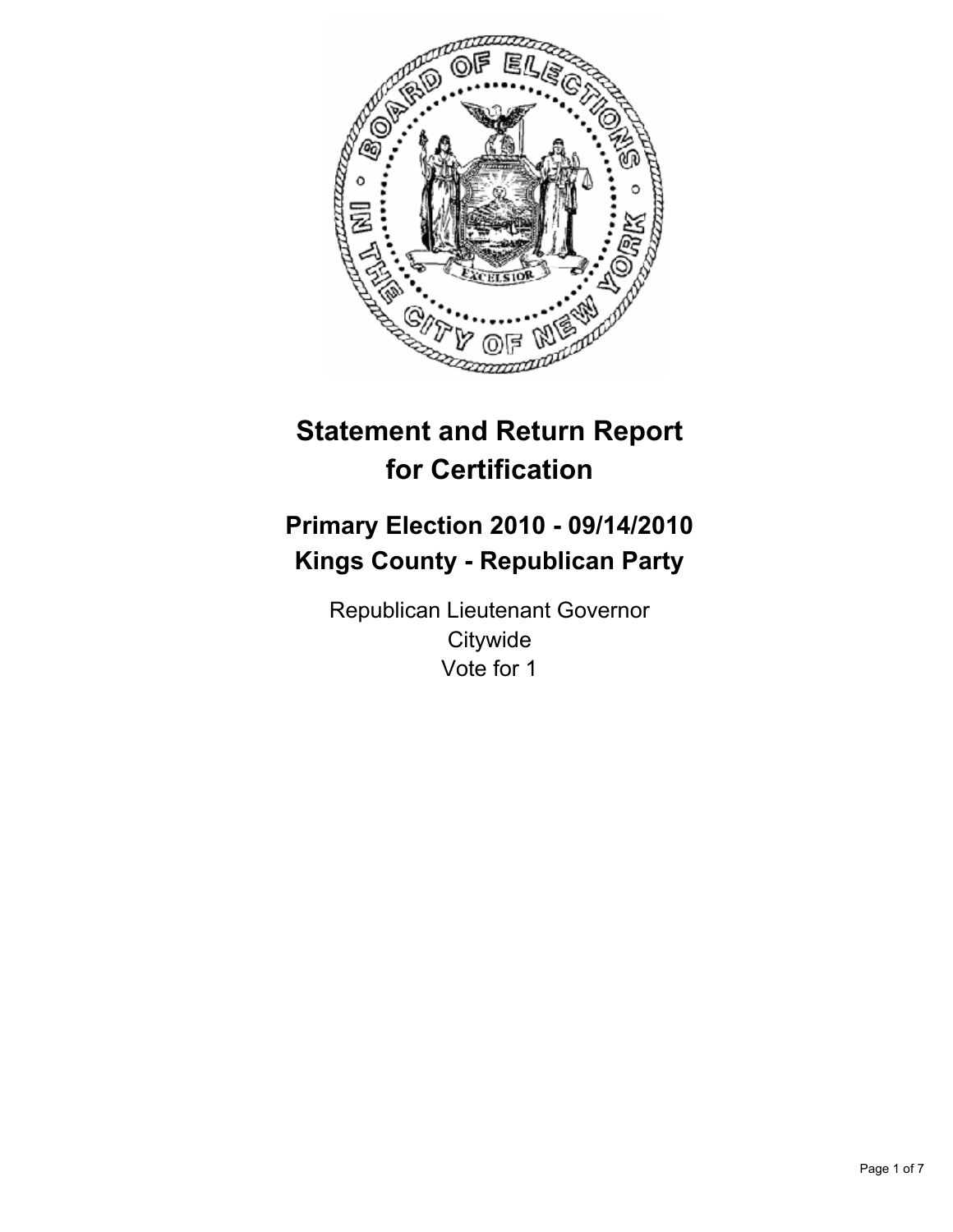

| <b>PUBLIC COUNTER</b>    | 79 |
|--------------------------|----|
| <b>EMERGENCY</b>         | 0  |
| ABSENTEE/MILITARY        | 6  |
| AFFIDAVIT                | 0  |
| <b>GREGORY J EDWARDS</b> | 55 |
| <b>THOMAS V OGNIBENE</b> | 16 |
| <b>Total Votes</b>       | 71 |

#### **Assembly District 41**

| <b>THOMAS V OGNIBENE</b> | 202 |
|--------------------------|-----|
| <b>GREGORY J EDWARDS</b> | 221 |
| AFFIDAVIT                | 3   |
| ABSENTEE/MILITARY        | 23  |
| <b>EMERGENCY</b>         | 2   |
| <b>PUBLIC COUNTER</b>    | 452 |

#### **Assembly District 42**

| <b>Total Votes</b>       | 116 |
|--------------------------|-----|
| <b>THOMAS V OGNIBENE</b> | 35  |
| <b>GREGORY J EDWARDS</b> | 81  |
| AFFIDAVIT                |     |
| ABSENTEE/MILITARY        | 10  |
| <b>EMERGENCY</b>         | 0   |
| <b>PUBLIC COUNTER</b>    | 140 |

# **Assembly District 43**

| <b>Total Votes</b>       | 103 |
|--------------------------|-----|
| <b>THOMAS V OGNIBENE</b> | 39  |
| <b>GREGORY J EDWARDS</b> | 64  |
| AFFIDAVIT                | 2   |
| ABSENTEE/MILITARY        | 13  |
| <b>EMERGENCY</b>         | 3   |
| <b>PUBLIC COUNTER</b>    | 109 |

| <b>Total Votes</b>          | 445 |
|-----------------------------|-----|
| RUDY GUILIANI (WRITE-IN)    |     |
| PATRICK DALTON (WRITE-IN)   |     |
| MARTIN J. GOLDEN (WRITE-IN) |     |
| JOHN DEMIC (WRITE-IN)       |     |
| BYRNE HOBART (WRITE-IN)     |     |
| <b>THOMAS V OGNIBENE</b>    | 175 |
| <b>GREGORY J EDWARDS</b>    | 265 |
| <b>AFFIDAVIT</b>            | 3   |
| ABSENTEE/MILITARY           | 27  |
| <b>EMERGENCY</b>            | 2   |
| <b>PUBLIC COUNTER</b>       | 505 |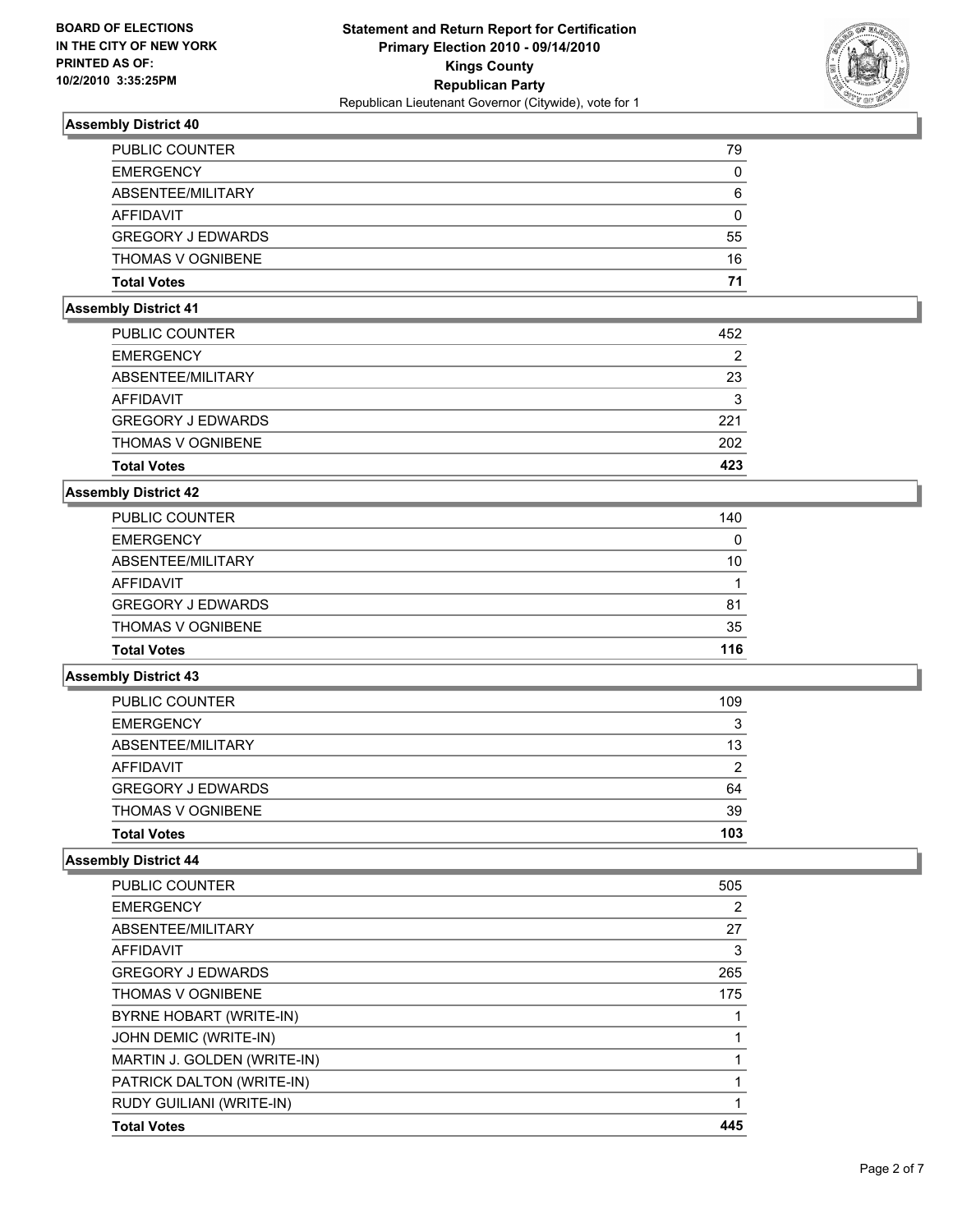

| PUBLIC COUNTER           | 709 |
|--------------------------|-----|
| <b>EMERGENCY</b>         | 0   |
| ABSENTEE/MILITARY        | 37  |
| AFFIDAVIT                | 12  |
| <b>GREGORY J EDWARDS</b> | 396 |
| <b>THOMAS V OGNIBENE</b> | 242 |
| <b>Total Votes</b>       | 638 |

#### **Assembly District 46**

| PUBLIC COUNTER           | 1,352 |
|--------------------------|-------|
| <b>EMERGENCY</b>         | 0     |
| ABSENTEE/MILITARY        | 83    |
| <b>AFFIDAVIT</b>         |       |
| <b>GREGORY J EDWARDS</b> | 707   |
| <b>THOMAS V OGNIBENE</b> | 442   |
| HANK BAYER (WRITE-IN)    |       |
| RUDY GULIANO (WRITE-IN)  |       |
| <b>Total Votes</b>       | 1.151 |

# **Assembly District 47**

| <b>Total Votes</b>       | 649 |
|--------------------------|-----|
| <b>THOMAS V OGNIBENE</b> | 338 |
| <b>GREGORY J EDWARDS</b> | 311 |
| AFFIDAVIT                | 4   |
| ABSENTEE/MILITARY        | 42  |
| <b>EMERGENCY</b>         |     |
| PUBLIC COUNTER           | 748 |

# **Assembly District 48**

| <b>PUBLIC COUNTER</b>    | 747 |
|--------------------------|-----|
| <b>EMERGENCY</b>         | 0   |
| ABSENTEE/MILITARY        | 33  |
| AFFIDAVIT                | 4   |
| <b>GREGORY J EDWARDS</b> | 382 |
| <b>THOMAS V OGNIBENE</b> | 274 |
| CHAIM ALPORT (WRITE-IN)  |     |
| RICK A LAZIO (WRITE-IN)  |     |
| <b>Total Votes</b>       | 658 |

| <b>PUBLIC COUNTER</b>    | 1,081 |
|--------------------------|-------|
| <b>EMERGENCY</b>         | 0     |
| ABSENTEE/MILITARY        | 51    |
| AFFIDAVIT                | 4     |
| <b>GREGORY J EDWARDS</b> | 453   |
| <b>THOMAS V OGNIBENE</b> | 444   |
| <b>Total Votes</b>       | 897   |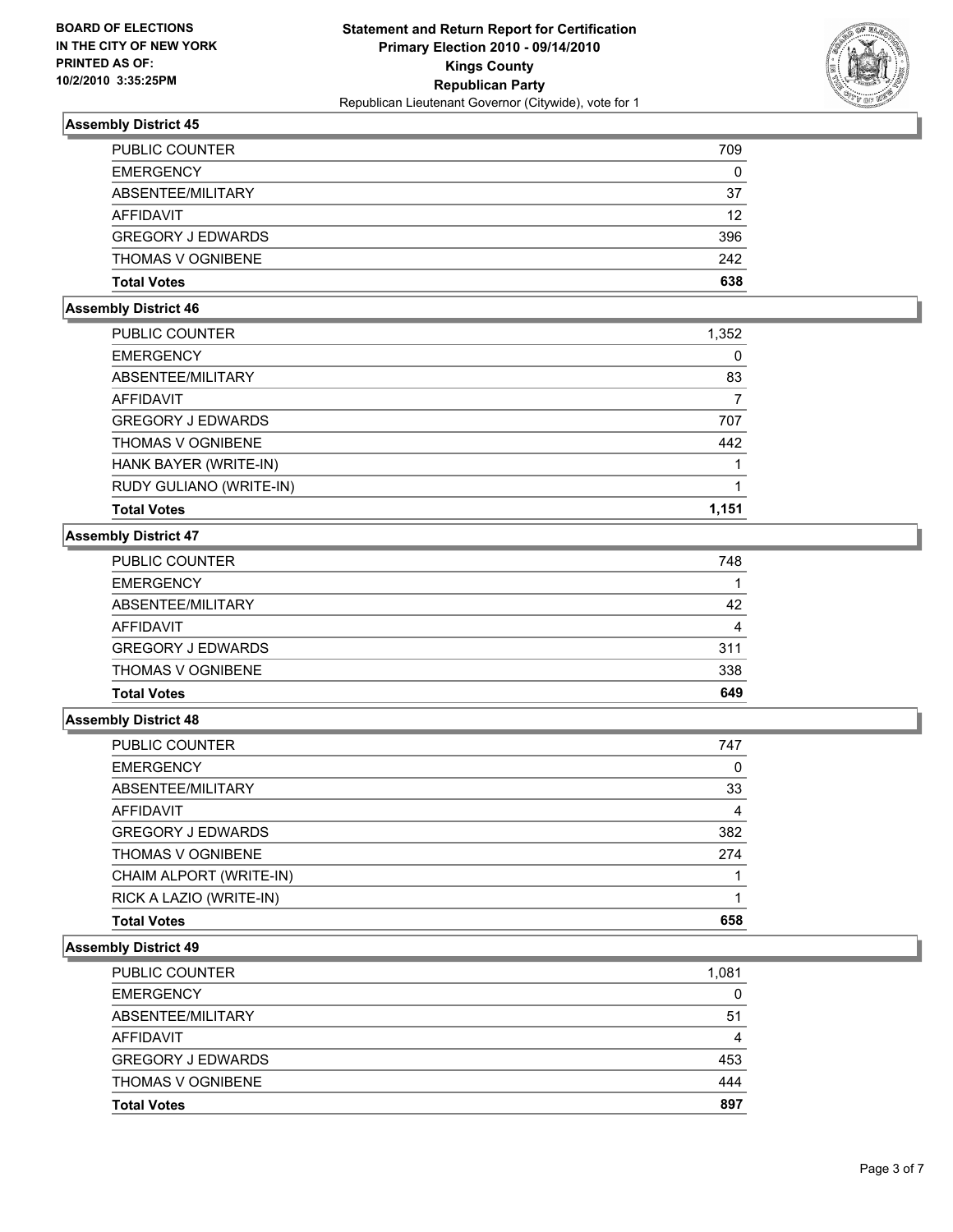

| <b>PUBLIC COUNTER</b>    | 266 |
|--------------------------|-----|
| <b>EMERGENCY</b>         |     |
| ABSENTEE/MILITARY        | 16  |
| AFFIDAVIT                | 4   |
| <b>GREGORY J EDWARDS</b> | 135 |
| <b>THOMAS V OGNIBENE</b> | 96  |
| <b>Total Votes</b>       | 231 |

#### **Assembly District 51**

| 3<br>153<br>77 |
|----------------|
|                |
|                |
|                |
| 16             |
| 0              |
| 247            |
|                |

#### **Assembly District 52**

| <b>Total Votes</b>                | 403 |
|-----------------------------------|-----|
| <b>VEMPINIA VIZNGR (WRITE-IN)</b> |     |
| LAWRENCE HAYDEN (WRITE-IN)        |     |
| JOSEPH SULLIVAN (WRITE-IN)        |     |
| CANDACE BERGEN (WRITE-IN)         |     |
| <b>THOMAS V OGNIBENE</b>          | 179 |
| <b>GREGORY J EDWARDS</b>          | 220 |
| AFFIDAVIT                         | 7   |
| ABSENTEE/MILITARY                 | 40  |
| <b>EMERGENCY</b>                  | 3   |
| <b>PUBLIC COUNTER</b>             | 420 |

# **Assembly District 53**

| <b>Total Votes</b>               | 93 |
|----------------------------------|----|
| KRISTEN E GILLILORAND (WRITE-IN) |    |
| <b>THOMAS V OGNIBENE</b>         | 33 |
| <b>GREGORY J EDWARDS</b>         | 59 |
| AFFIDAVIT                        |    |
| ABSENTEE/MILITARY                | 6  |
| <b>EMERGENCY</b>                 | 2  |
| PUBLIC COUNTER                   | 99 |

| <b>Total Votes</b>       | 84 |
|--------------------------|----|
| <b>THOMAS V OGNIBENE</b> | 35 |
| <b>GREGORY J EDWARDS</b> | 49 |
| AFFIDAVIT                |    |
| ABSENTEE/MILITARY        | 11 |
| <b>EMERGENCY</b>         | 0  |
| <b>PUBLIC COUNTER</b>    | 92 |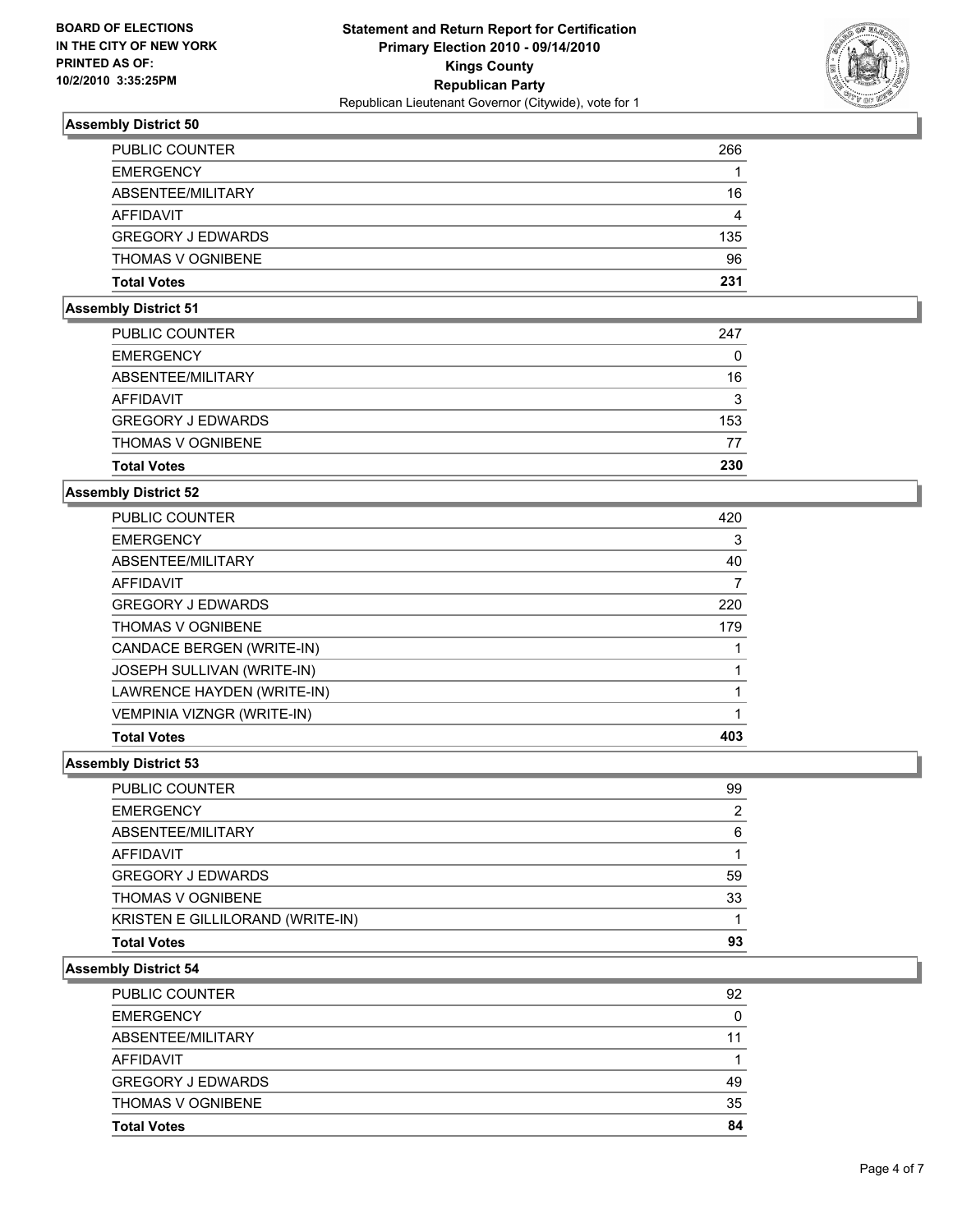

| <b>PUBLIC COUNTER</b>    | 61 |
|--------------------------|----|
| <b>EMERGENCY</b>         | 0  |
| ABSENTEE/MILITARY        | 9  |
| AFFIDAVIT                |    |
| <b>GREGORY J EDWARDS</b> | 41 |
| <b>THOMAS V OGNIBENE</b> | 17 |
| <b>Total Votes</b>       | 58 |

#### **Assembly District 56**

| <b>Total Votes</b>       | 61 |
|--------------------------|----|
| <b>THOMAS V OGNIBENE</b> | 16 |
| <b>GREGORY J EDWARDS</b> | 45 |
| AFFIDAVIT                | 0  |
| ABSENTEE/MILITARY        |    |
| <b>EMERGENCY</b>         | 0  |
| <b>PUBLIC COUNTER</b>    | 68 |

#### **Assembly District 57**

| <b>Total Votes</b>       | 83 |
|--------------------------|----|
| <b>THOMAS V OGNIBENE</b> | 28 |
| <b>GREGORY J EDWARDS</b> | 55 |
| AFFIDAVIT                | 0  |
| ABSENTEE/MILITARY        | 14 |
| <b>EMERGENCY</b>         | 0  |
| <b>PUBLIC COUNTER</b>    | 86 |

# **Assembly District 58**

| <b>Total Votes</b>       | 42 |
|--------------------------|----|
| <b>THOMAS V OGNIBENE</b> | 19 |
| <b>GREGORY J EDWARDS</b> | 23 |
| AFFIDAVIT                | 0  |
| ABSENTEE/MILITARY        | 16 |
| <b>EMERGENCY</b>         | 0  |
| <b>PUBLIC COUNTER</b>    | 30 |

| PUBLIC COUNTER                  | 634 |
|---------------------------------|-----|
| <b>EMERGENCY</b>                | 0   |
| ABSENTEE/MILITARY               | 27  |
| <b>AFFIDAVIT</b>                | 3   |
| <b>GREGORY J EDWARDS</b>        | 307 |
| <b>THOMAS V OGNIBENE</b>        | 279 |
| DAVID MALPASSE (WRITE-IN)       |     |
| <b>GARY CLEMENTE (WRITE-IN)</b> |     |
| RICK LAZIO (WRITE-IN)           |     |
| <b>Total Votes</b>              | 589 |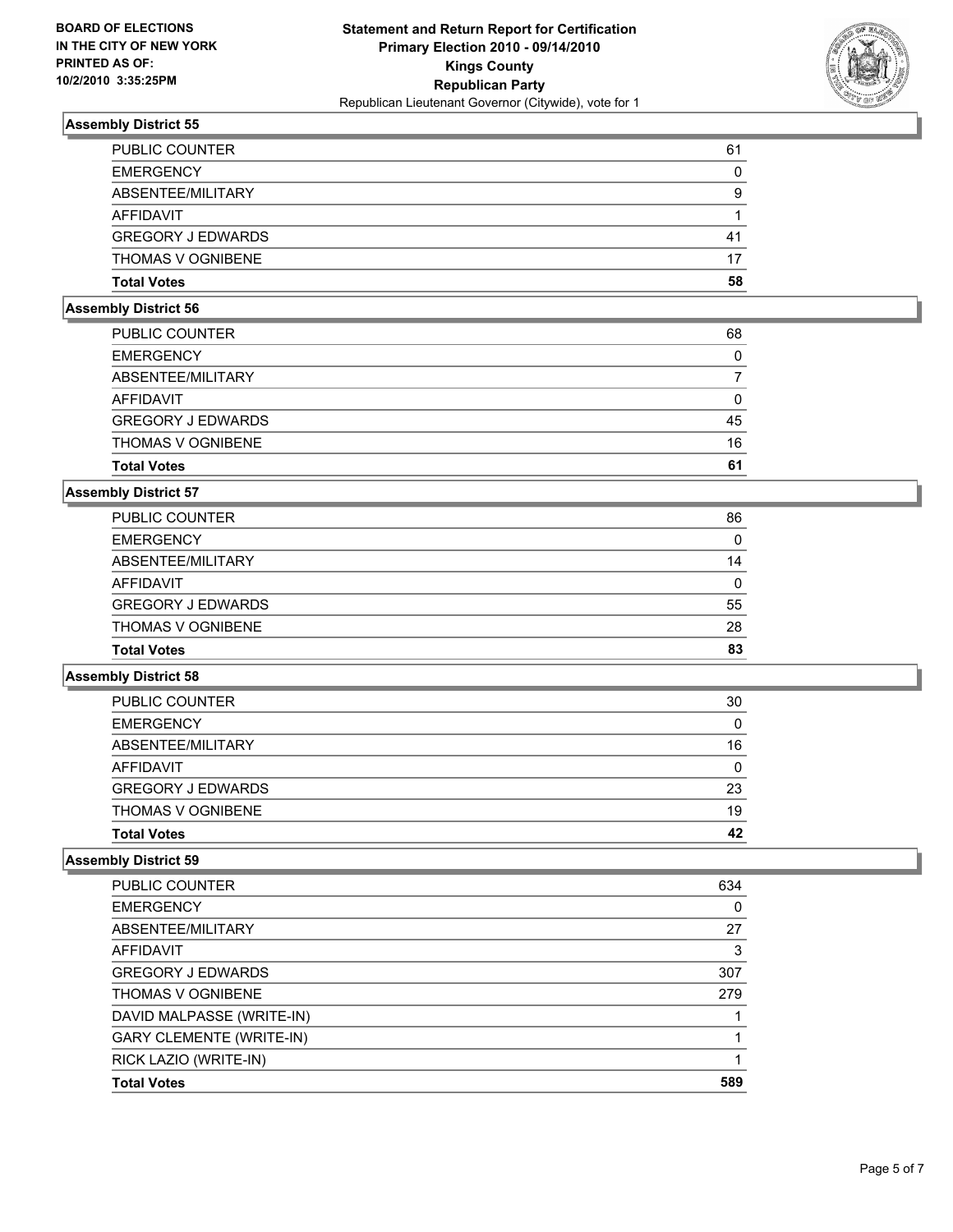

| <b>Total Votes</b>       | 800 |
|--------------------------|-----|
| <b>THOMAS V OGNIBENE</b> | 351 |
| <b>GREGORY J EDWARDS</b> | 449 |
| AFFIDAVIT                | 6   |
| ABSENTEE/MILITARY        | 41  |
| <b>EMERGENCY</b>         | 0   |
| PUBLIC COUNTER           | 913 |